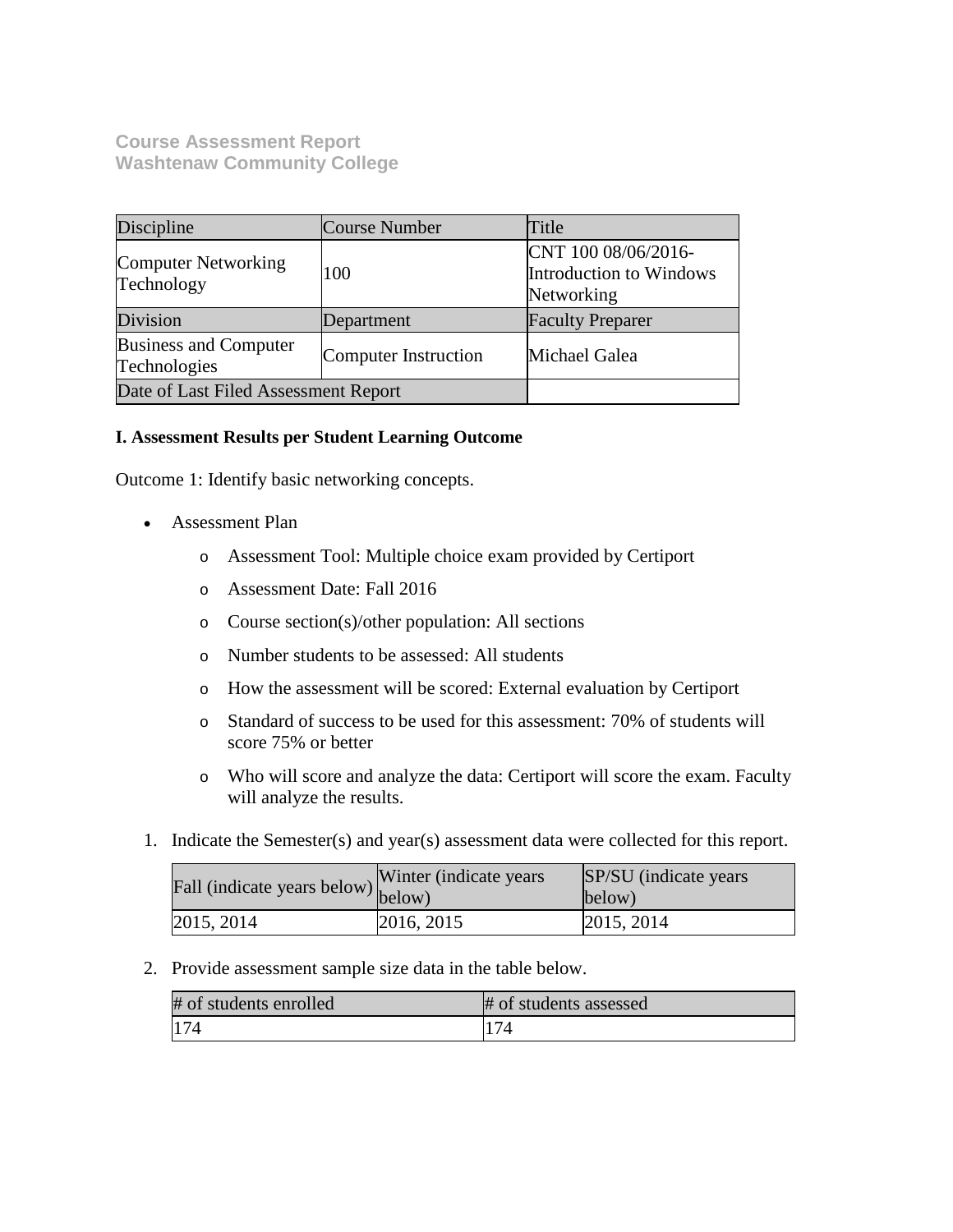3. If the number of students assessed differs from the number of students enrolled, please explain why all enrolled students were not assessed, e.g. absence, withdrawal, or did not complete activity.

The number of students assessed match.

4. Describe how students from all populations (day students on campus, DL, MM, evening, extension center sites, etc.) were included in the assessment based on your selection criteria.

This report includes all sections. The bulk of the sections were blended, the remaining online. Please see attached report for more information.

5. Describe the process used to assess this outcome. Include a brief description of this tool and how it was scored.

All assessments were delivered by a third-party, Certiport. The attached report shows results for pre-tests and post-tests for each session in each Unit. Assessments are multiple-choice.

6. Briefly describe assessment results based on data collected for this outcome and tool during the course assessment. Discuss the extent to which students achieved this learning outcome and indicate whether the standard of success was met for this outcome and tool.

Met Standard of Success: Yes

Three post-tests were associated with this outcome. The success rates were 88.8%, 93.9%, and 95.3% respectively for Session 1 through 3.

7. Based on your interpretation of the assessment results, describe the areas of strength in student achievement of this learning outcome.

The three pre-tests for this outcome average about 31%, the post-tests 92%. This means learning occurred that far exceeds the standard defined for this outcome. Further this implies that the content provided by Certiport is of more than sufficient quality. Please see attached report for additional information.

8. Based on your analysis of student performance, discuss the areas in which student achievement of this learning outcome could be improved. If student met standard of success, you may wish to identify your plans for continuous improvement.

The curriculum content is controlled by Certifport. We provide and will continue to provide support including online meetings and on-campus tutoring to provide the student with all tools necessary to achieve success.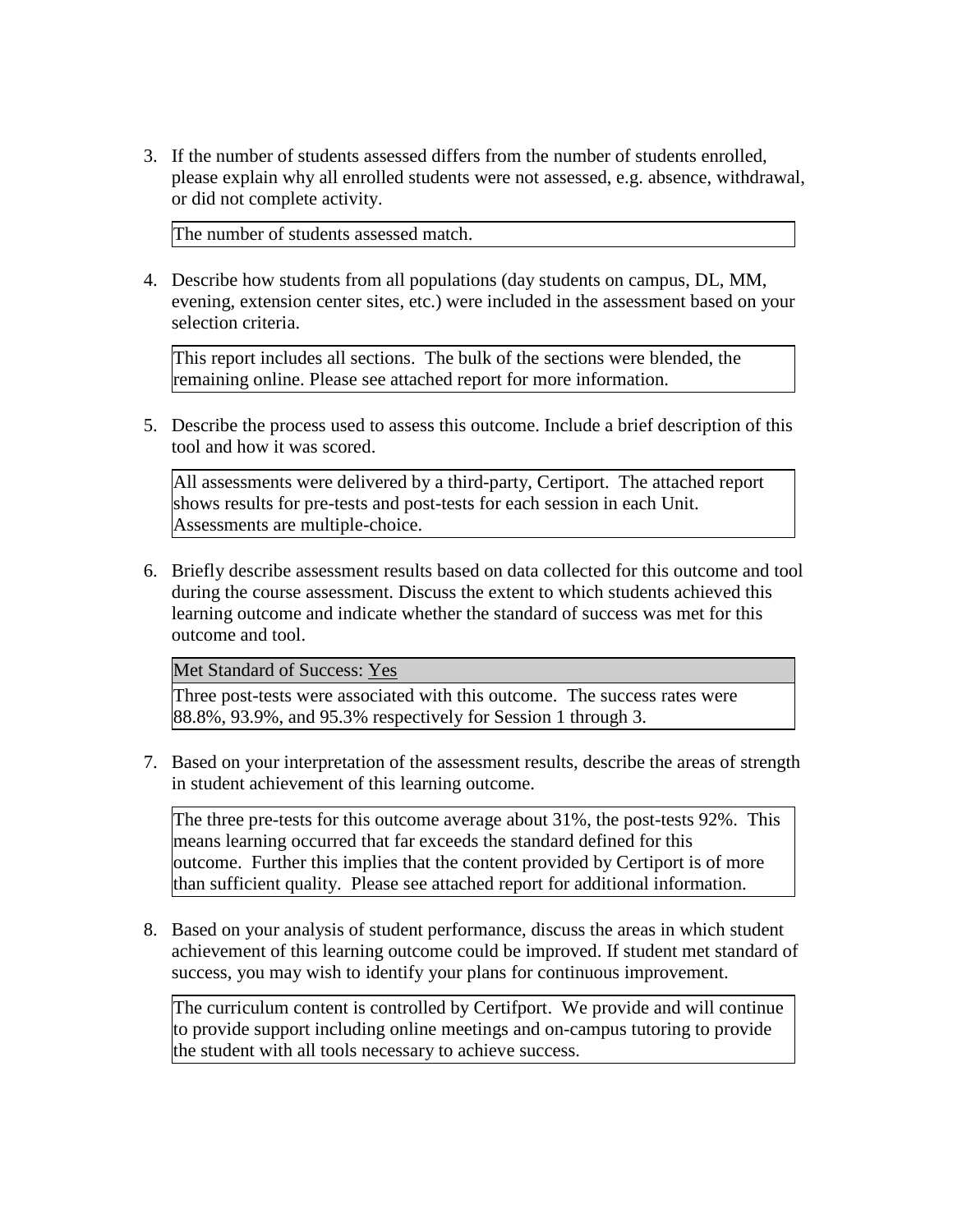Outcome 2: Identify features and functions of the Windows workstation Operating System.

- Assessment Plan
	- o Assessment Tool: Multiple choice exam provided by Certiport
	- o Assessment Date: Fall 2016
	- o Course section(s)/other population: All sections
	- o Number students to be assessed: All students
	- o How the assessment will be scored: External evaluation by Certiport
	- o Standard of success to be used for this assessment: 70% of students will score 75% or better
	- o Who will score and analyze the data: Certiport will score the exam. Faculty will analyze the results.
- 1. Indicate the Semester(s) and year(s) assessment data were collected for this report.

| $\angle$ all (indicate years below) below) | Winter (indicate years) | SP/SU (indicate years)<br>below) |
|--------------------------------------------|-------------------------|----------------------------------|
| 2015, 2014                                 | 2015, 2016              | 2015, 2014                       |

2. Provide assessment sample size data in the table below.

| # of students enrolled | # of students assessed |
|------------------------|------------------------|
| 174                    | 174                    |

3. If the number of students assessed differs from the number of students enrolled, please explain why all enrolled students were not assessed, e.g. absence, withdrawal, or did not complete activity.

The number of students match.

4. Describe how students from all populations (day students on campus, DL, MM, evening, extension center sites, etc.) were included in the assessment based on your selection criteria.

This report includes all sections. The bulk of the sections were blended, the remaining online. Please see attached report for more information.

5. Describe the process used to assess this outcome. Include a brief description of this tool and how it was scored.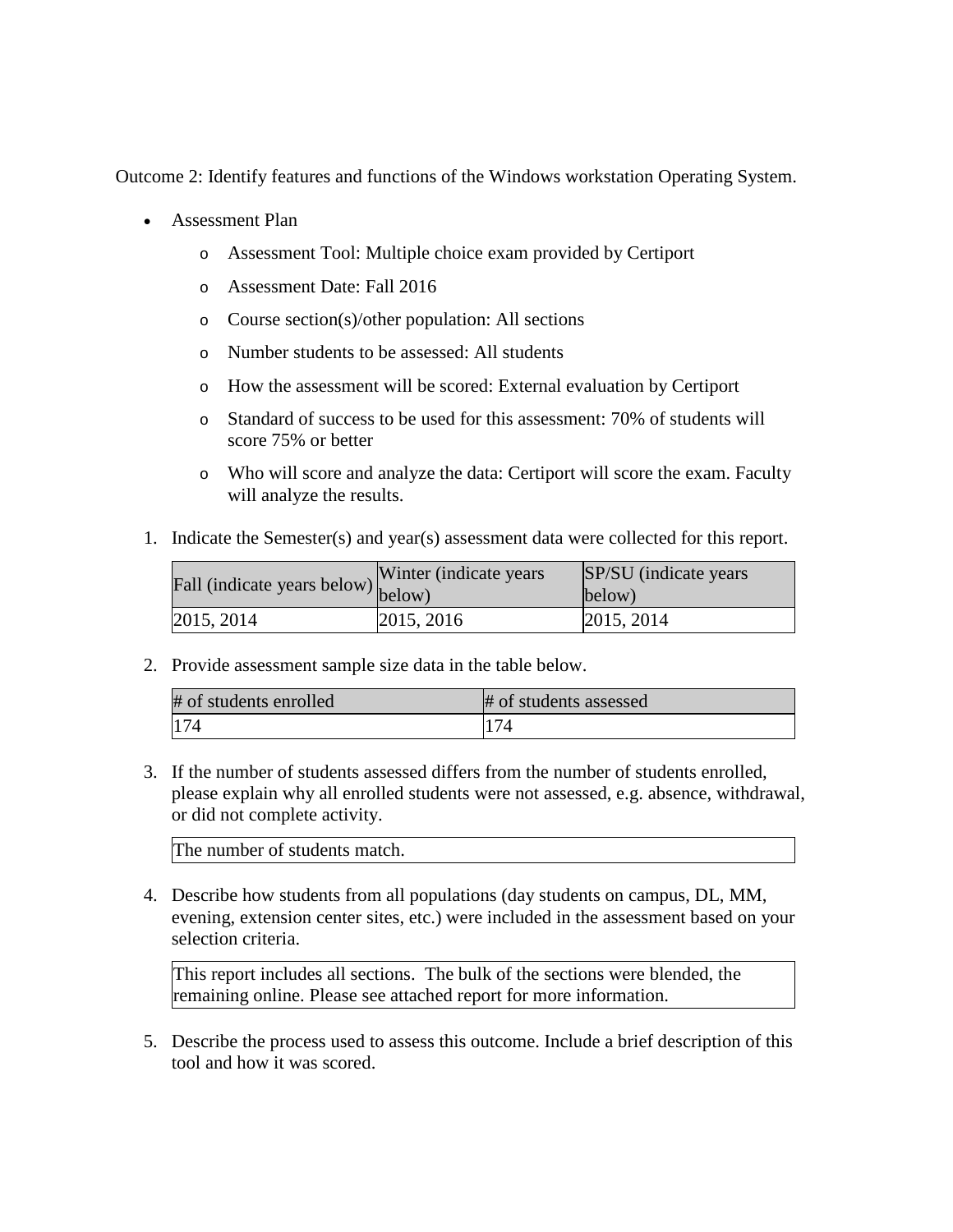All assessments were delivered by a third-party, Certiport. The attached report shows results for pre-tests and post-tests for each session in each unit. Assessments are multiple-choice.

6. Briefly describe assessment results based on data collected for this outcome and tool during the course assessment. Discuss the extent to which students achieved this learning outcome and indicate whether the standard of success was met for this outcome and tool.

Met Standard of Success: Yes

Four post-tests were associated with this outcome. The success rates were 83.6%,  $87.7\%$ , 89.1%, and 87.4% respectively for session 1 through 4.

7. Based on your interpretation of the assessment results, describe the areas of strength in student achievement of this learning outcome.

The four pre-tests for this outcome averaged about 25.5%, the post-tests 86.9%. Please see attached report for additional information.

8. Based on your analysis of student performance, discuss the areas in which student achievement of this learning outcome could be improved. If student met standard of success, you may wish to identify your plans for continuous improvement.

The curriculum content is controlled by Certifport. We provide and will continue to provide support including online meetings and on-campus tutoring to provide the student with all tools necessary to achieve success.

Outcome 3: Identify features and functions of Windows Server.

- Assessment Plan
	- o Assessment Tool: Multiple choice exam provided by Certiport
	- o Assessment Date: Fall 2016
	- o Course section(s)/other population: All sections
	- o Number students to be assessed: All students
	- o How the assessment will be scored: External evaluation by Certiport
	- o Standard of success to be used for this assessment: 70% of students will score 75% or better
	- o Who will score and analyze the data: Certiport will score the exam. Faculty will analyze the results.
- 1. Indicate the Semester(s) and year(s) assessment data were collected for this report.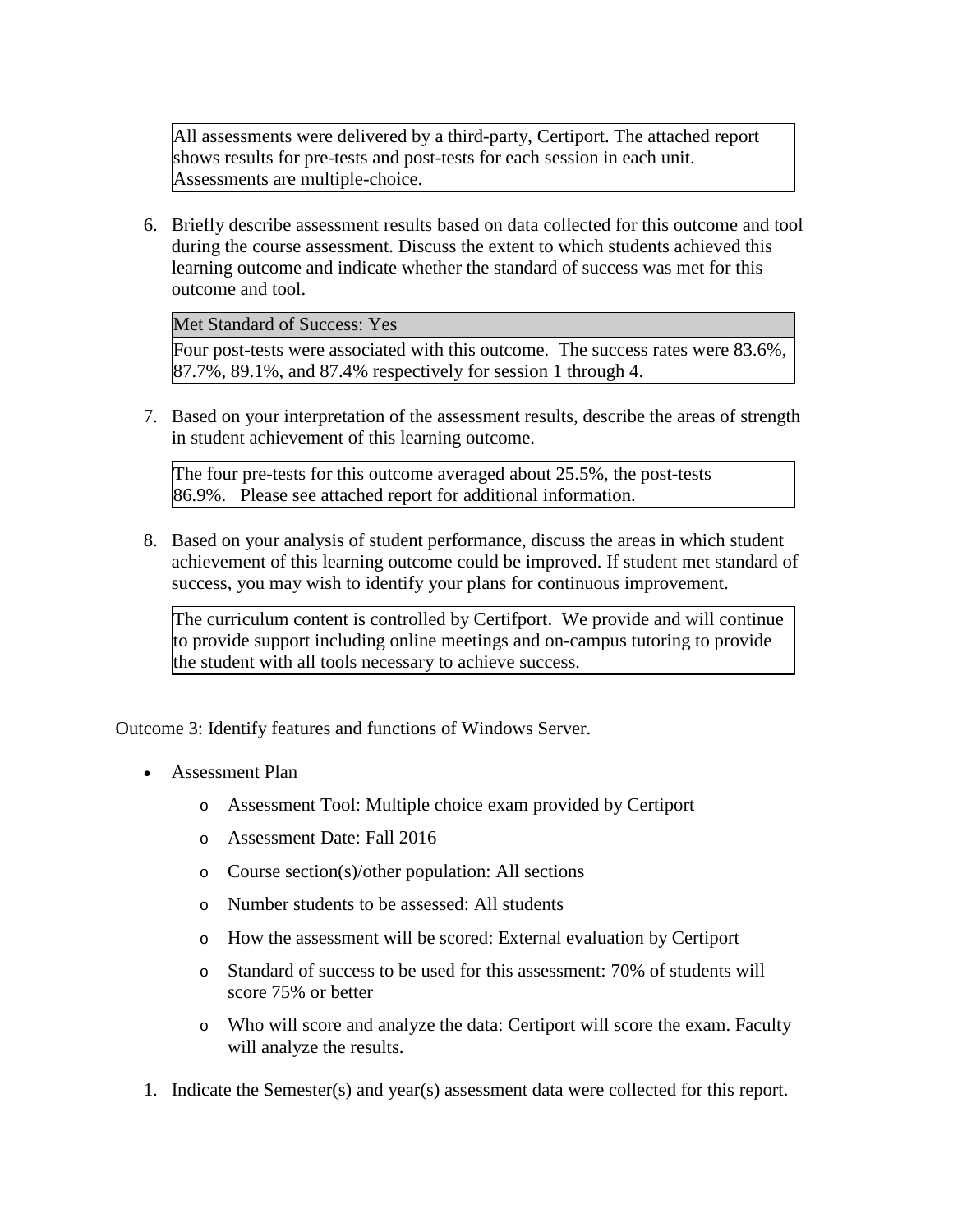| rall (indicate years below) below) | Winter (indicate years) | SP/SU (indicate years)<br>below) |
|------------------------------------|-------------------------|----------------------------------|
| [2015, 2014]                       | 2016, 2015              | 2015, 2014                       |

2. Provide assessment sample size data in the table below.

| # of students enrolled | # of students assessed |
|------------------------|------------------------|
| 174                    | 174                    |

3. If the number of students assessed differs from the number of students enrolled, please explain why all enrolled students were not assessed, e.g. absence, withdrawal, or did not complete activity.

The number of students match.

4. Describe how students from all populations (day students on campus, DL, MM, evening, extension center sites, etc.) were included in the assessment based on your selection criteria.

This report includes all sections. The bulk of the sections were blended, the remaining online. Please see attached report for more information.

5. Describe the process used to assess this outcome. Include a brief description of this tool and how it was scored.

All assessments where delivered by a third-party, Certiport. The attached report shows results for pre-tests and post-tests for each session in each unit. Assessments are multiple-choice.

6. Briefly describe assessment results based on data collected for this outcome and tool during the course assessment. Discuss the extent to which students achieved this learning outcome and indicate whether the standard of success was met for this outcome and tool.

Met Standard of Success: Yes

Three post-tests were associated with this outcome. The success rates were 78.6%, 82.8%, and 89.6% respectively for session 1 through 3.

7. Based on your interpretation of the assessment results, describe the areas of strength in student achievement of this learning outcome.

The three pre-tests for this outcome averaged about 25.2%, the post-tests 80.2%. This means learning occurred that exceeds the standard defined for this outcome. Performance on the post-tests for this outcome is lower than for outcome 1 and 2 since the content is more challenging. Please see attached report for additional information.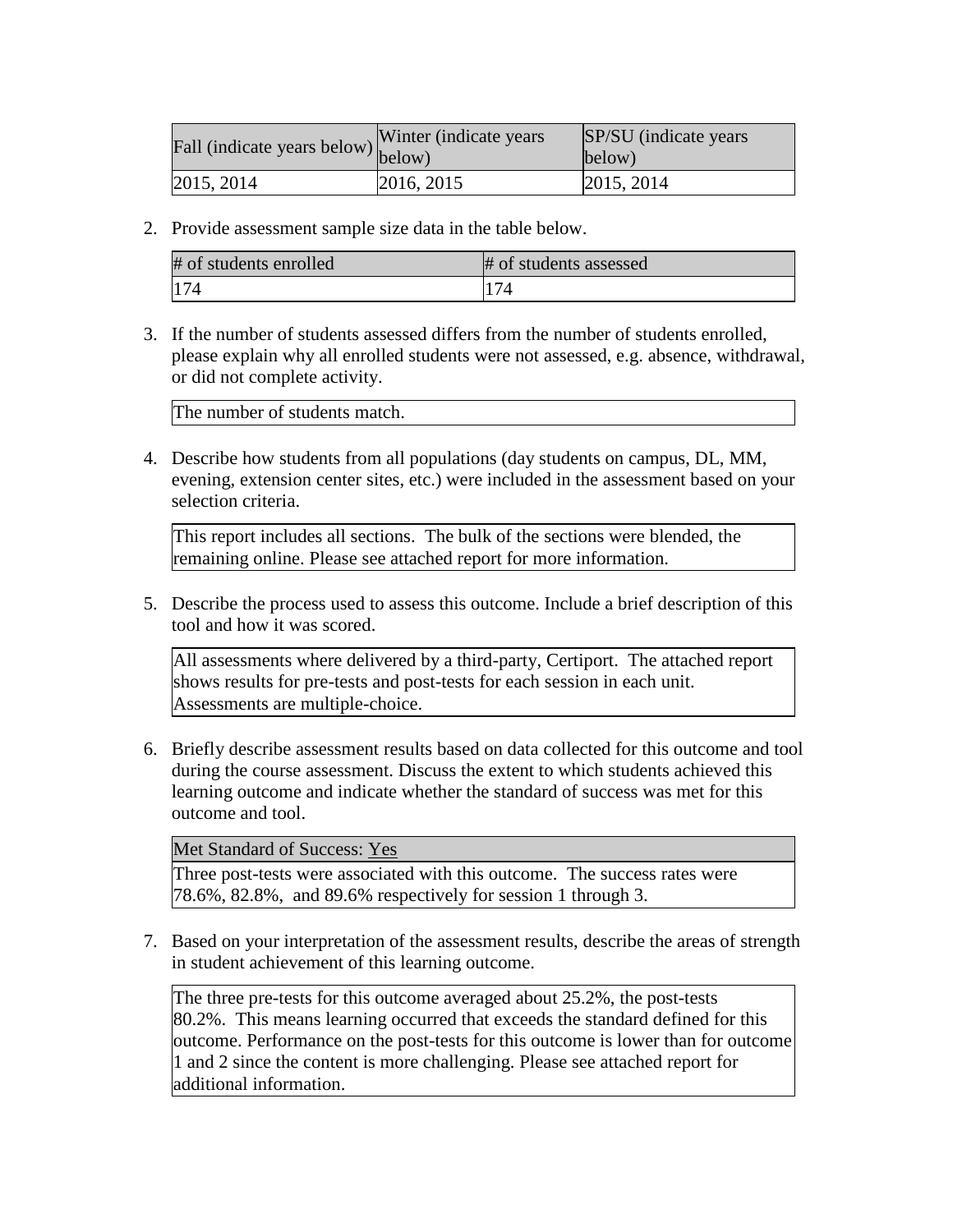8. Based on your analysis of student performance, discuss the areas in which student achievement of this learning outcome could be improved. If student met standard of success, you may wish to identify your plans for continuous improvement.

The curriculum content is controlled by Certifport. We provide and will continue to provide support including online meetings and on-campus tutoring to provide the student with all tools necessary to achieve success.

Outcome 4: Identify security and protection mechanism available in Windows Operating Systems.

- Assessment Plan
	- o Assessment Tool: Multiple choice exam provided by Certiport
	- o Assessment Date: Fall 2016
	- o Course section(s)/other population: All sections
	- o Number students to be assessed: All students
	- o How the assessment will be scored: External evaluation by Certiport
	- o Standard of success to be used for this assessment: 70% of students will score 75% or better
	- o Who will score and analyze the data: Certiport will score the exam. Faculty will analyze the results.
- 1. Indicate the Semester(s) and year(s) assessment data were collected for this report.

| riall (indicate years below) below) | Winter (indicate years) | SP/SU (indicate years)<br>below) |
|-------------------------------------|-------------------------|----------------------------------|
| [2015, 2014]                        | 2016, 2015              | 2015, 2014                       |

2. Provide assessment sample size data in the table below.

| # of students enrolled | # of students assessed |
|------------------------|------------------------|
| 174                    | 174                    |

3. If the number of students assessed differs from the number of students enrolled, please explain why all enrolled students were not assessed, e.g. absence, withdrawal, or did not complete activity.

The number of students match.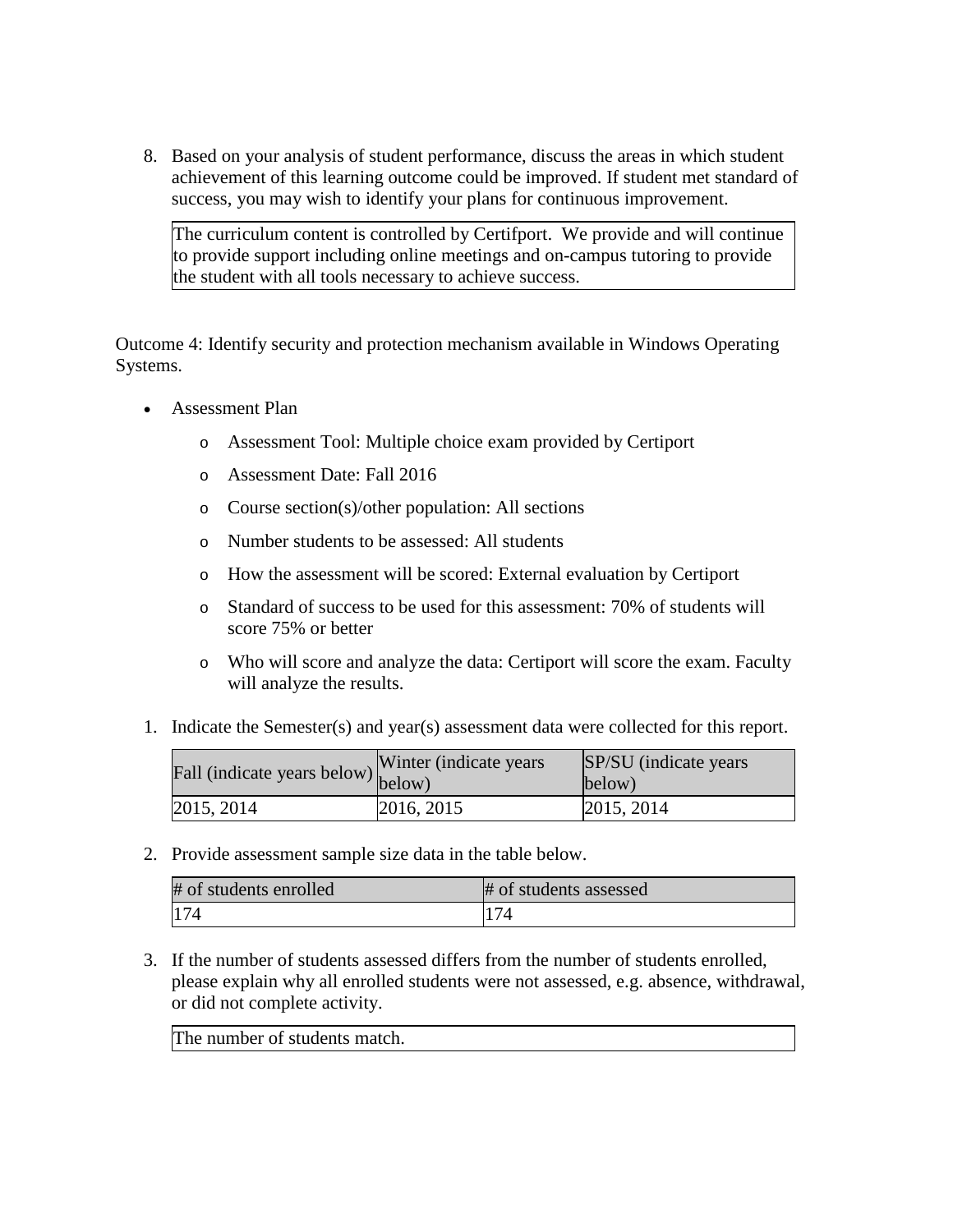4. Describe how students from all populations (day students on campus, DL, MM, evening, extension center sites, etc.) were included in the assessment based on your selection criteria.

This report includes all sections. The bulk of the sections were blended, the remaining online. Please see attached report for more information.

5. Describe the process used to assess this outcome. Include a brief description of this tool and how it was scored.

All assessments where delivered by a third-party, Certiport. The attached report shows results for pre-tests and post-tests for each session in each unit. Assessments are multiple-choice.

6. Briefly describe assessment results based on data collected for this outcome and tool during the course assessment. Discuss the extent to which students achieved this learning outcome and indicate whether the standard of success was met for this outcome and tool.

Met Standard of Success: Yes

Three post-tests were associated with this outcome. The success rates were 83.3%, 88.9%, and 92.0% respectively for Session 1 through 3.

7. Based on your interpretation of the assessment results, describe the areas of strength in student achievement of this learning outcome.

The three pre-tests for this outcome averaged about 20.6%, the post-tests 88%. This means learning occurred that exceeds the standard defined for this outcome.

8. Based on your analysis of student performance, discuss the areas in which student achievement of this learning outcome could be improved. If student met standard of success, you may wish to identify your plans for continuous improvement.

The curriculum content is controlled by Certifport. We provide and will continue to provide support including online meetings and on-campus tutoring to provide the student with all tools necessary to achieve success.

## **II. Course Summary and Action Plans Based on Assessment Results**

1. Describe your overall impression of how this course is meeting the needs of students. Did the assessment process bring to light anything about student achievement of learning outcomes that surprised you?